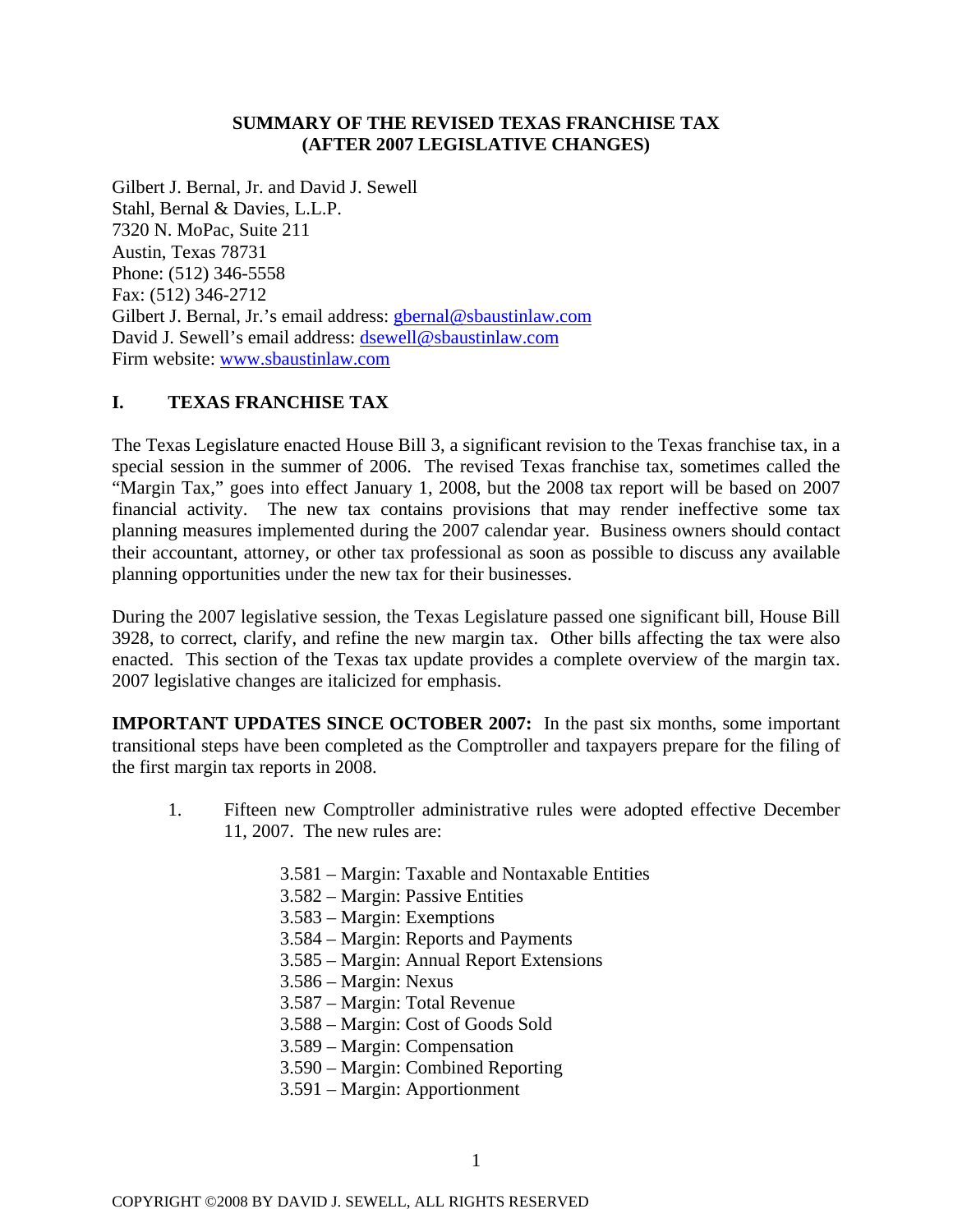3.592 – Margin: Additional Tax

3.593 – Margin: Franchise Tax Credits

- 3.594 Margin: Temporary Credit and Business Loss Carryforwards
- 3.595 Margin: Transition
- 2. 2008 Franchise Tax Report forms became available for download on the Comptroller's website in March 2008.
- 3. The Comptroller released a series of answers to Frequently Asked Questions on her website. The "FAQs" are updated continuously and are represent the Comptroller's most up-to-date statement of policy positions on various aspects of the margin tax. The FAQs may be accessed at the following website: [http://www.cpa.state.tx.us/taxinfo/franchise/faq\\_questions.html](http://www.cpa.state.tx.us/taxinfo/franchise/faq_questions.html)
- 4. On April 22, 2008, the Comptroller released an announcement that all Texas taxpayers who are unable to meet the May 15, 2008, due date for their franchise tax reports will have an additional 30 days to submit their returns or file an extension without penalty.

The standard formula for calculating the margin tax is set forth below:

Lesser of:

- (A) 70% of Total Revenue from Entire Business or
- (B) Total Revenue from Entire Business
- Deduction equal to the greater of:
	- (i) Compensation and Benefits; or

(ii) Cost of Goods Sold

Unapportioned Taxable Margin

x Texas Apportionment Factor

Apportioned Taxable Margin

- Deductions for Solar Energy/Clean Coal

x Tax Rate (either 1% or 0.5%)

Franchise Tax Due Before Credits

- Applicable Credits

Final Franchise Tax Liability (for non-small business)

x Applicable Small Business Discount (for small businesses)

Final Franchise Tax Liability (for small businesses)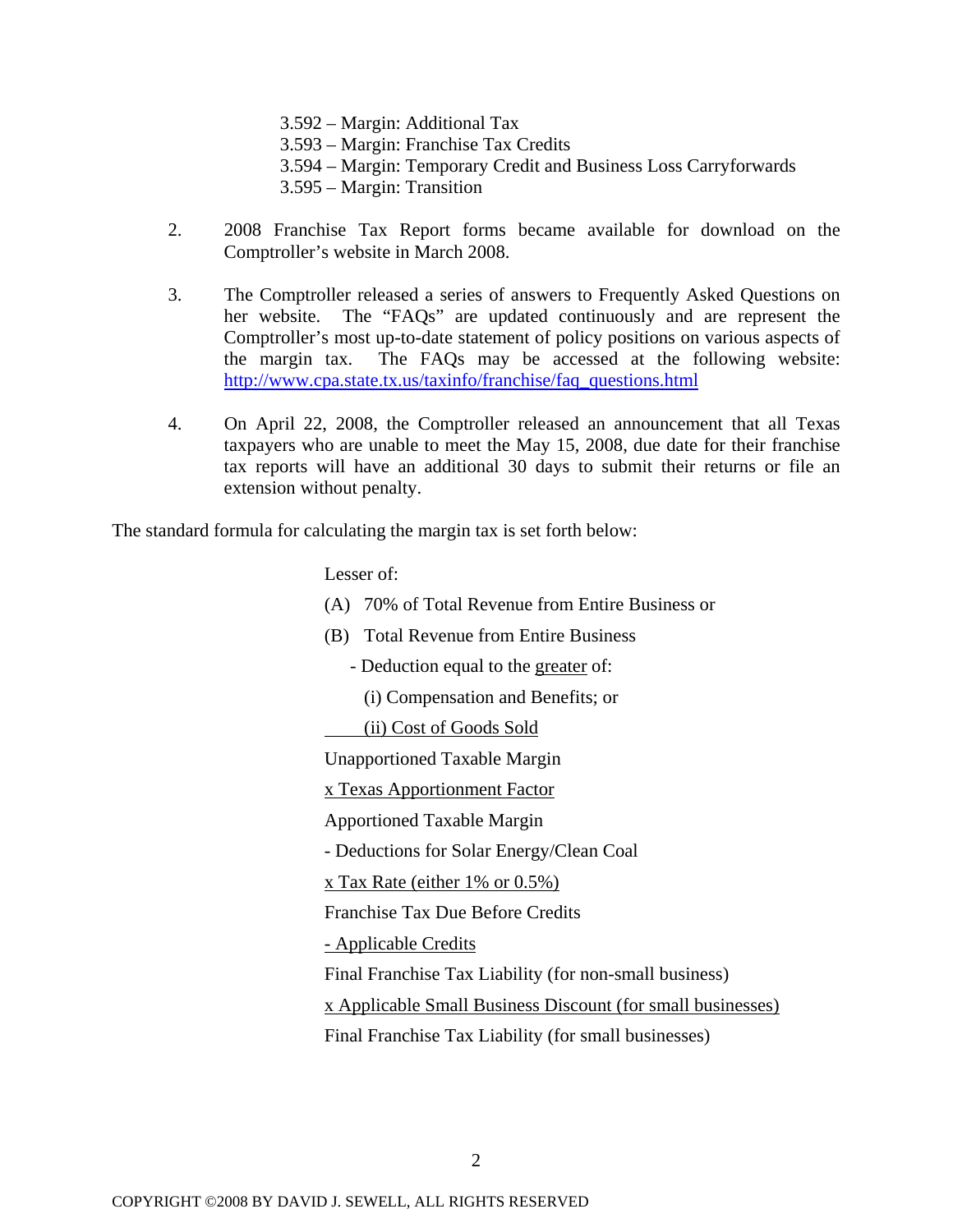The addition of an optional E-Z Computation for businesses with less than \$10 million in total revenue was added during the 2007 legislative session. The formula for the E-Z Computation is set forth below:

> Total Revenue from Entire Business x Texas Apportionment Factor Apportioned Total Revenue x Tax Rate of 0.575% Final Franchise Tax Liability (for non-small business) x Applicable Small Business Discount (for small businesses) Final Franchise Tax Liability (for small businesses)

Some i mportant aspects of the Margin Tax and the various components of the Margin Tax formula are briefly described in this outline.

*Bill 3928 added the concept of a Small Business 2007 Legislative Change: House*  Discount. The applicable percentage discount is applied to the franchise tax liability determined after applying the applicable tax rate and subtracting any applicable credits. *The fol lowing discounts will apply:* 

*A taxable entity with Total Revenue from Entire Business greater than \$300,000 but less than \$400,000 will receive a discount of 80%.* 

*A taxable entity with Total Revenue from Entire Business equal to or greater than \$400,000 but less than \$500,000 will receive a discount of 60%.* 

*A taxable entity with Total Revenue from Entire Business equal to or greater than \$500,000 but less than \$700,000 will receive a discount of 40%.* 

\$700,000 but less than \$900,000 will receive a discount of 20%. *A taxable entity with Total Revenue from Entire Business equal to or greater than* 

The amounts listed above will be adjusted based on CPI on January 1 of every even*numbered year beginning in 2010.* 

### TAXABLE ENTITIES

Only corporations and limited liability companies must pay the franchise tax in its pre-2008 form. Under the revised tax, all entities with limited liability under state law (with the exception of "passive entities," as explained below) will be taxed. This includes partnerships, limited liability partnerships, corporations, banking corporations, savings and loan associations, limited liability companies, business trusts, professional associations, business associations, joint ventures, joint stock companies, holding companies, and other legal entities. Sole proprietorships and general partnerships comprised of only natural persons will *not* be subject to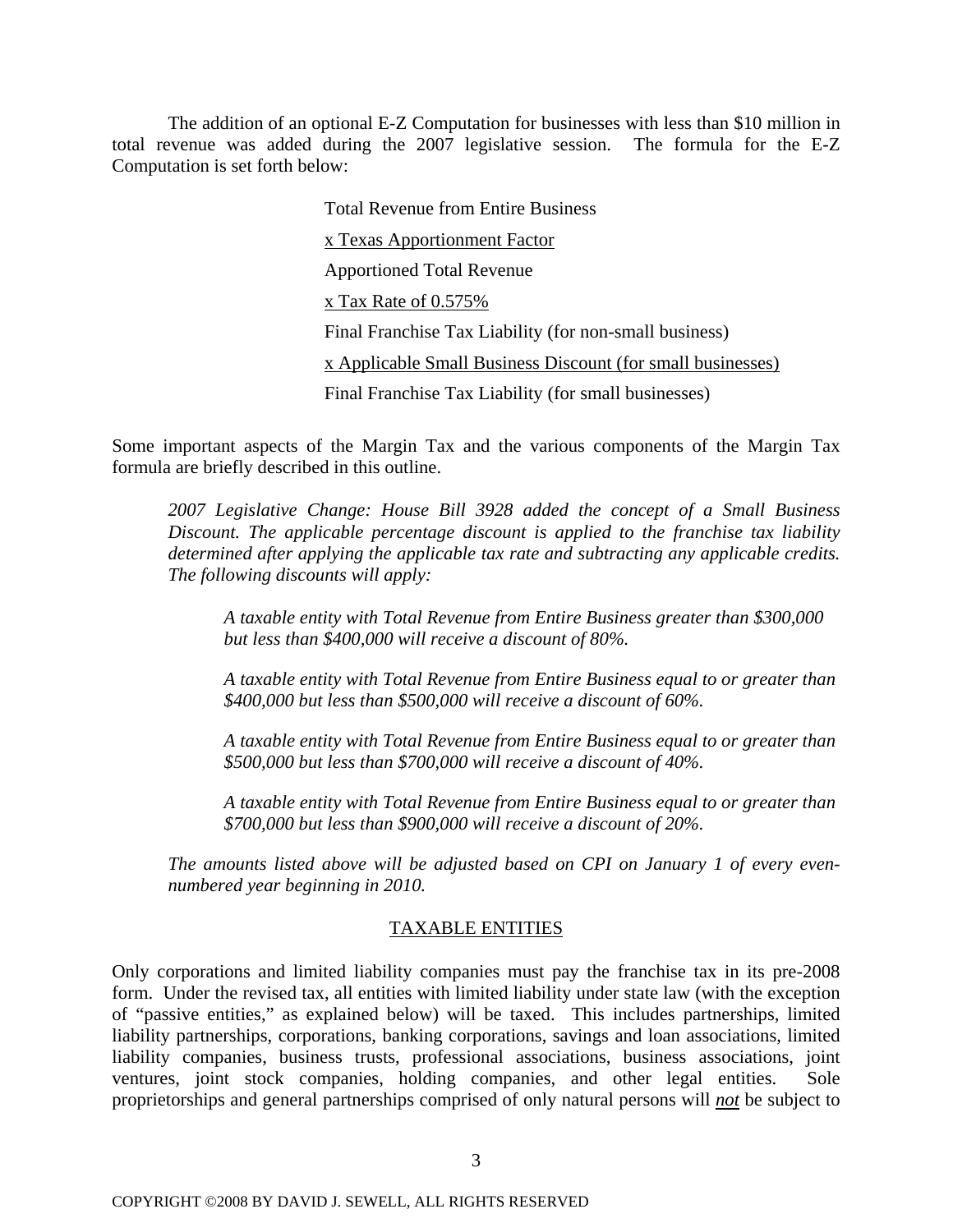the rev ised tax. For the first time under the Texas franchise tax, some entities will be required to file com bined tax returns (see discussion below).

*2007 Legislative Change: House Bill 3928 added limited liability partnerships to the list of taxable entities. The statute also clarified that the following types of trusts are not taxable entities: (i) grantor trusts taxable under Section 671 and IRC § 7701(a)(30)(E), not taxable as a business entity pursuant to Treasury Regulation Section 301.7701-4(b), and in which all of the grantors and beneficiaries are natural persons or charitable entities as defined in IRC § 501(c)(3); (ii) nonprofit self-insurance trusts for health care sharing plan; and (iv) trusts that are voluntary employees' beneficiary associations. liability claims; (iii) trusts that are part of an employer's stock bonus, pension, or profit-*

*2007 Legislative Change: House Bill 3928 amended the definition of "natural person" to include the estate of a natural person.*

commodities traded on a commodities exchange, and securities; and royalties, bonuses, or delay rental income from mineral properties and income from other nonoperating mineral interests; and (3) the entity does not receive more than 10% of its federal gross income from conducting an active t rade or business. The revised tax contains an exemption for certain "passive entities." An entity qualifies as a passive entity if: (1) the entity is a general or limited partnership or a trust, other than a business trust; (2) during the period on which margin is based, the entity's federal gross income consists of at least 90% of the following income: dividends, interest, foreign currency exchange gain, periodic and nonperiodic payments with respect to notional principal contracts, option premiums, cash settlement or termination payments with respect to a financial instrument, and income from a limited liability company; distributive shares of partnership income to the extent that those distributive shares of income are greater than zero; capital gains from the sale of real property,

of real property" as qualifying passive income so that the provision now reads "capital *2007 Legislative Change: House Bill 3928 modified the inclusion of "gains from the sale gains from the sale of real property." The statute also removed superfluous provisions addressing passive family limited partnerships, investment partnerships, and other specific passive entities.* 

A taxable entity will not owe any tax if the calculated tax is less than \$1,000. A taxable entity will not owe tax if its "revenue from entire business" is less than or equal to \$300,000; this \$300,000 amount will be indexed based on CPI on January 1 of every even-numbered year beginning in 2010.

The Comptroller recognizes in her FAQs that the margin tax statutes allow taxpayers to combine the E-Z Computation, Small Business Discount, and \$1,000 baseline exemption. Based on the combination of these statutory provisions, a taxpayer may have up to \$434,782 in Total Revenue on its 2008 Franchise Tax Report and owe no tax.

### TOTAL REVENUE FROM ENTIRE BUSINESS

Revenue is defined by references to federal income tax forms.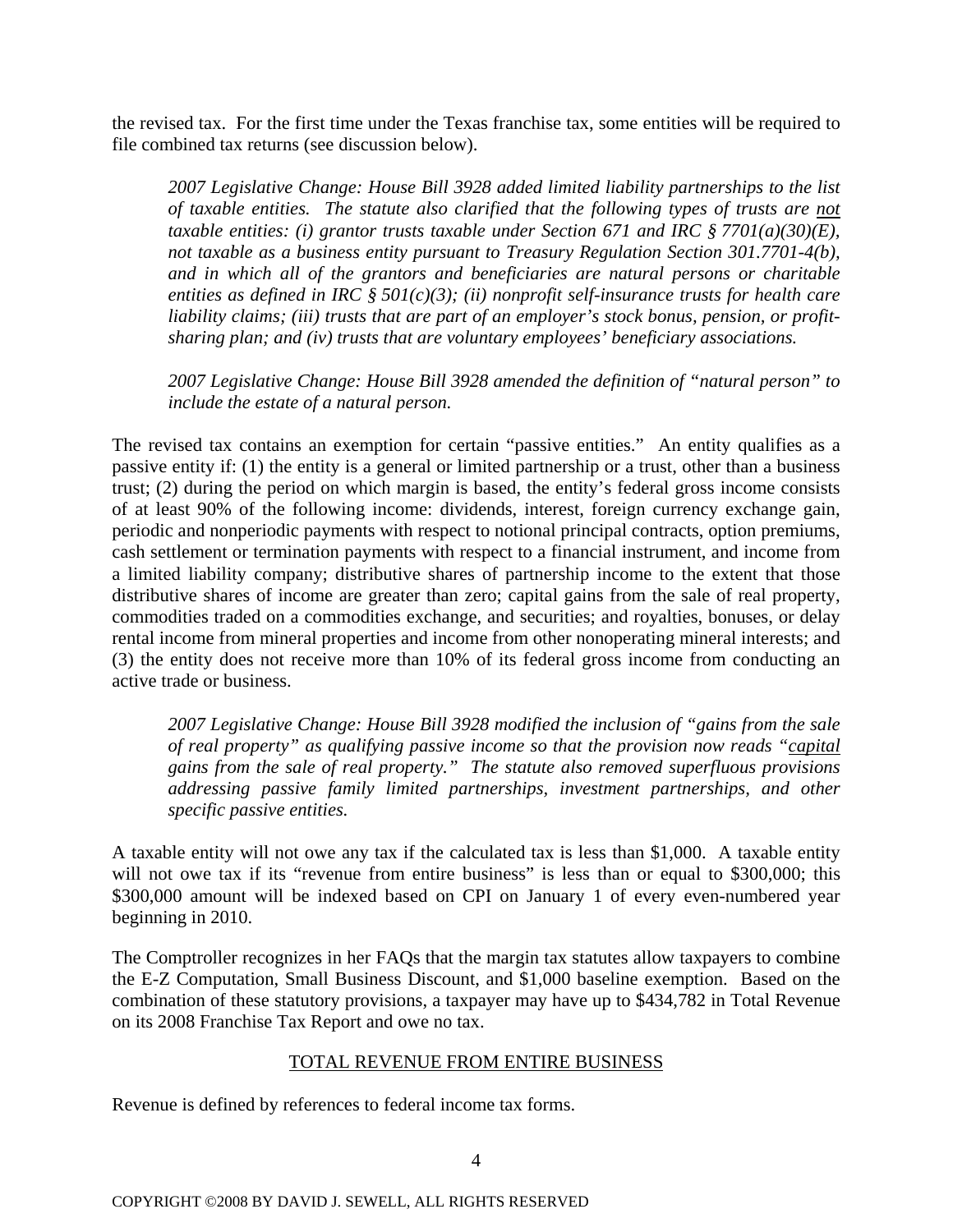The total revenue of a taxable entity treated for federal income tax purposes as a corporation is an amount computed by adding the following: (a) the amount entered on line 1c, Internal Revenue Service Form 1120; (b) the amounts entered on lines 4 through 10, Internal Revenue Service Form 1120; and (c) any total revenue reported by a lower tier entity as includable in the taxable entity's total revenue. The following are then subtracted from such sum: (a) bad debt that corresponds to the computed revenue; (b) to the extent included in revenue, foreign royalties and foreign dividends, including amounts determined under IRC § 78 or IRC § 951 through IRC § 964; (c) to the extent included in revenue, net distributive income from partnerships and from trusts and limited liability companies treated as partnerships for federal income tax purposes and net distributive income from limited liability companies and corporations treated as S corporations for federal income tax purposes; (d) allowable deductions from Internal Revenue Service Form 1120, Schedule C, to the extent the related dividend income is included in total revenue; and (e) to the extent included in revenue, items of income attributable to an entity that is a disregarded entity for federal income tax purposes.

companies treated as partnerships for federal income tax purposes and net distributive income from limited liability companies and corporations treated as S corporations for federal income tax pur poses; and (d) to the extent included in revenue, items of income attributable to an entity that is a disregarded entity for federal income tax purposes. The total revenue of a taxable entity treated for federal income tax purposes as a partnership is an amount computed by adding the following: (a) the amount entered on line 1c, Internal Revenue Service Form 1065; (b) the amounts entered on lines 4, 6, and 7, Internal Revenue Service Form 1065; (c) the amounts entered on lines 3a and 5 through 11, Internal Revenue Service Form 1065, Schedule K; (d) the amounts on Form 8825, line 17; and (e) any total revenue reported by a lower tier entity as includable in the taxable entity's total revenue. The following are then subtracted from such sum: (a) bad debt that corresponds to the computed revenue; (b) to the extent included in revenue, foreign royalties and foreign dividends, including amounts determined under IRC § 78 or IRC § 951 through IRC § 964; (c) to the extent included in revenue, net distributive income from partnerships and from trusts and limited liability

surrounding which entries on a partnership's federal tax forms would be included in *venue. A double-inclusion of guaranteed payments was deleted, and the line for gross re 2007 Legislative Change: As expected, House Bill 3928 cleaned up some of the confusion rental income on Form 8825 was substituted for the line for net rental income on Form 1065, Schedule K.*

The tot al revenue of a taxable entity other than a taxable entity treated for federal income tax purpose s as a corporation or partnership is computed in a substantially equivalent manner.

*tincome tax forms used to calculate total revenue must comply with federal tax law. The definition of total revenue was also modified by stating that the revenue that a lower-tier entity reports as includable by an upper-tier entity is treated as revenue by the upper-tier entity. 2007 Legislative Change: House Bill 3928 requires that the amounts entered on federal*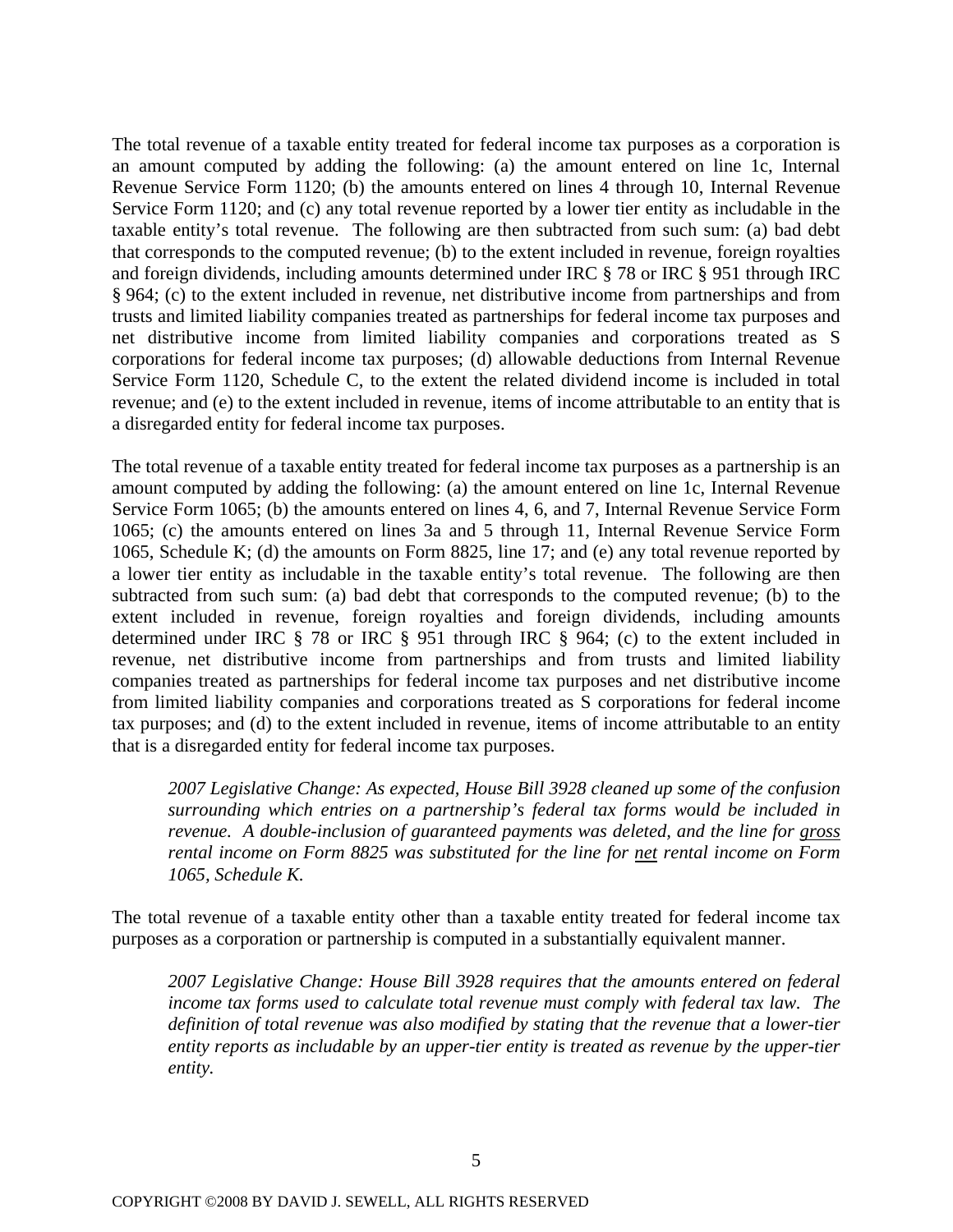### DEDUCTIONS

Each taxable entity will be able to take the *largest* of three deductions—cost of goods sold, compensation and benefits, and what amounts to a 30% deduction (by paying tax based on 70% of total revenue instead of electing to deduct compensation or cost of goods sold).

### COST OF GOODS SOLD

Cost of goods sold is defined in the new statute; it does *not* follow the federal tax concept. A taxable entity's cost of goods sold is calculated by adding (i) the direct costs associated with acquiring or producing the goods, (ii) certain indirect costs associated with the goods, and (iii) certain administrative or overhead costs allocable to the acquisition or production of goods. Cost of goods sold includes only costs associated with real property or tangible personal property, not intangible property or services. The definition of cost of goods sold does include production, however. So, many construction and manufacturing expenses will qualify as deductible costs of goods sold. In addition, cost of goods sold for a particular good may only be included in the deduction if the taxpayer, or a member of its consolidated group, "owns" the goods based on "all of the facts and circumstances."

### COMPENSATION AND BENEFITS

Deductible compensation includes wages, tips, net distributive income from certain types of entities distributed to natural persons, and stock awards and stock options deducted for federal income tax purposes. A taxable entity electing to deduct compensation may deduct wages and cash compensation and the cost of all deductible benefits. The amount of compensation that may be deducted for any person cannot exceed \$300,000. There is no limit on the amount of deductible benefits. Deductible benefits include the cost of all benefits the taxable entity provides to its officers, directors, owners, partners, and employees, including workers' compensation benefits, health care, employer contributions made to employees' health savings accounts, and retirement to the extent deductible for federal income tax purposes.

*2007 Legislative Change: House Bill 3928 clarified that net distributive income from a disregarded LLC is included in compensation if it is distributed to a natural person.*

*2007 Legislative Change: House Bill 3928 allows "Small employers," as that term is defined in Insurance Code § 1501.002, that have not provided health care benefits to any of their employees in the calendar year preceding the beginning date of a report period, but that (i) elect to begin providing health care benefits to all of their employees and (ii) elect to deduct compensation and benefits, to take bonus deductions. For the first 12 month period on which margin is based after which health benefits are provided to all employees, the taxable entity may deduct an additional 50% of the cost of the health care benefits. For the second 12-month period on which margin is based after which health*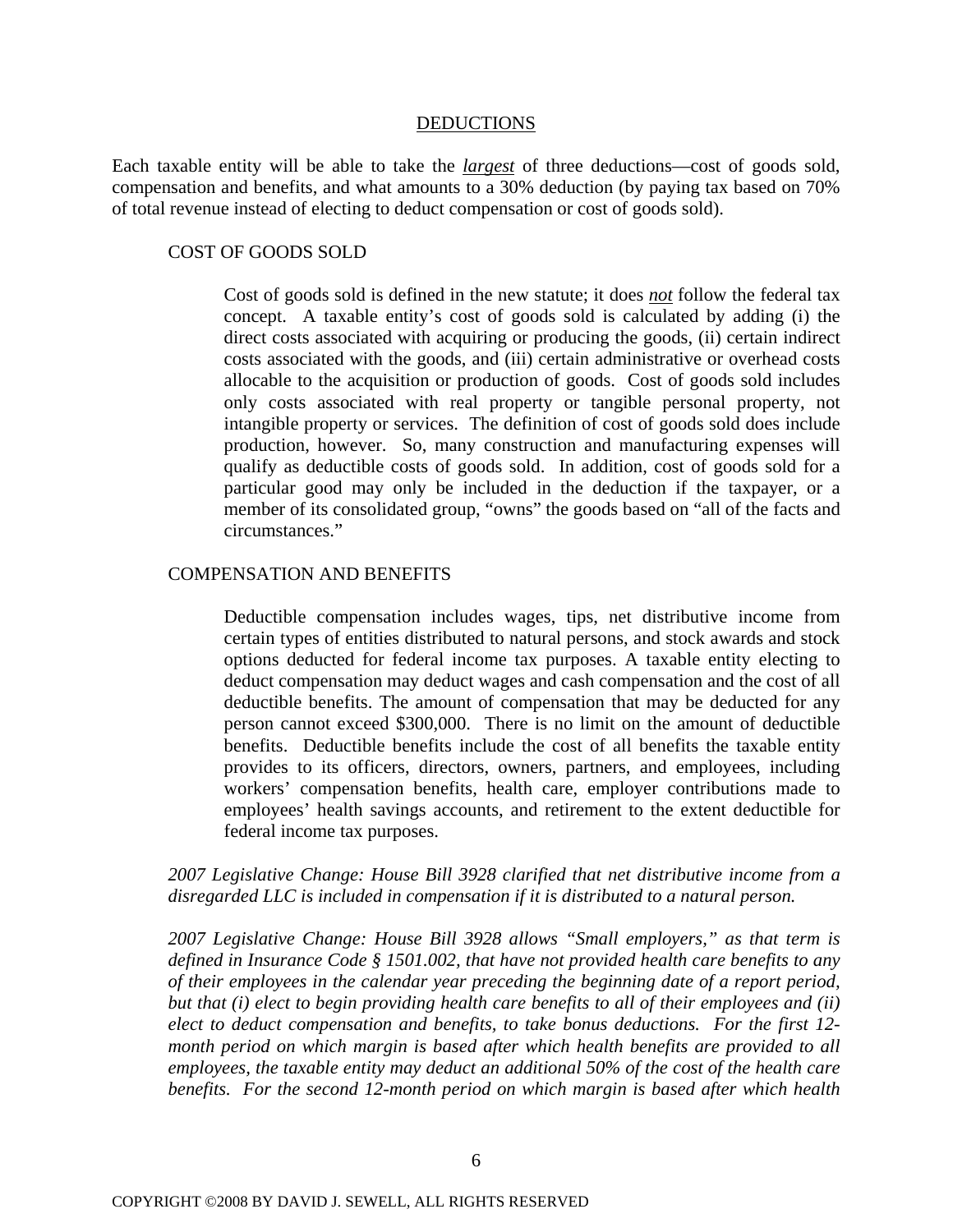*benefits are provided to all employees, the taxable entity may deduct an additional 25% of the cost of the health care benefits. Insurance Code § 1501.002 defines "small employer" to mean a person or entity "who employed an average of at least two employees but not more than 50 eligible employees on business days during the preceding calendar year and who employs at least two employees on the first day of the plan year."* 

### THIRTY PERCENT DEDUCTION (option to pay on 70% of Revenue)

The 30% deduction ensures that no more than 70% of a taxable entity's revenue will be taxed in any year. The 30% deduction is not actually described as a deduction in the statute. The technical calculation in the statute provides that taxable margin is equal the lesser of (i) total revenue minus the greater of cost of goods sold or compensation and benefits or (ii) 70% of total revenue.

#### APPORTIONMENT

For the most part, apportionment rules have not changed for the new tax. A taxable entity's apportionment factor will be determined by dividing its gross receipts from business done in Texas by its total gross receipts. The comptroller has already adopted lengthy rules that describe when receipts are considered Texas receipts; the rules are expected to remain mostly unchanged for the revised tax.

### TAX RATE

For most taxpayers, the tax rate will be 1%. For taxpayers engaged primarily in retail or wholesale trade, the tax rate will be 0.5%. A taxable entity is engaged primarily in retail or wholesale trade only if: (a) the total revenue from its activities in retail or wholesale trade is greater than the total revenue from its activities in trades other than the retail and wholesale trades; (b) less than 50% of the total revenue from activities in retail or wholesale trade comes from the sale of products it produces or products produced by an entity that is part of an affiliated group to which the taxable entity also belongs (this does not apply to total revenue from activities in a retail trade described by Major Group 58 of the Standard Industrial Classification Manual published by the federal Office of Management and Budget); and (C) the taxable entity does not provide retail or wholesale utilities, including telecommunications services and electricity or gas. "Wholesale trade" means the activities described in Division F of the 1987 SIC Manual published by the federal Office of Management and Budget, and "retail trade" means the activities described in Division G of the 1987 SIC Manual.

*2007 Legislative Change: House Bill 3928 clarifies that "retail and wholesale utilities" includes "telecommunications services, electricity, or gas."*

#### CREDITS

Most credits available under the current franchise tax are eliminated by the revised tax. Taxpayers are allowed to carryforward economic development credits and business losses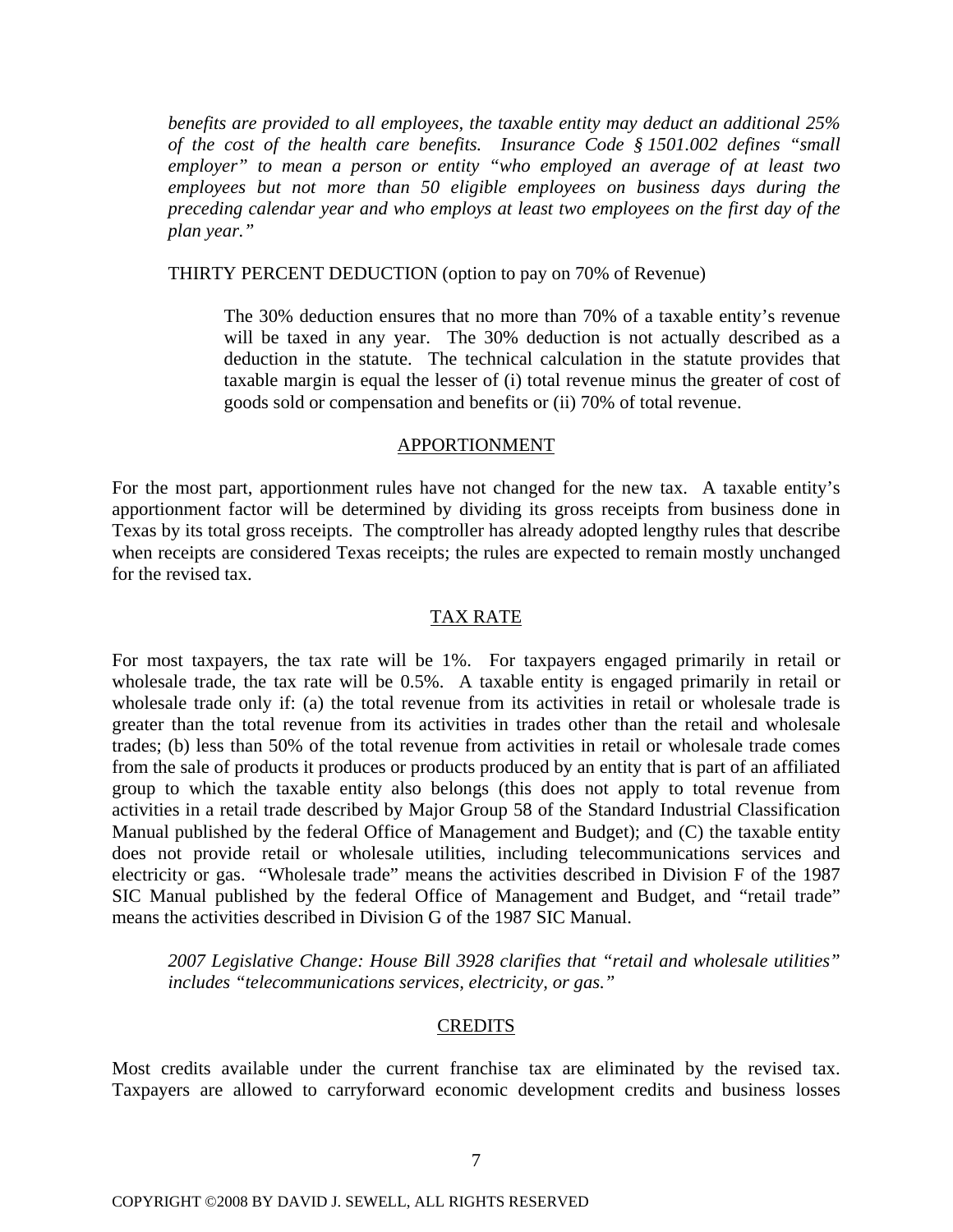accruing under the current tax into the calculation of the revised tax, subject to certain limitations. The provisions of the revised tax related to the carryforward of business losses were clarified in House Bill 3928.

*2007 Legislative Change: Under House Bill 3928, the temporary margin tax credit is calculated by (a) determining the entity's unused business loss carryforwards; (b) multiplying such amount by (i) 2.25% for the first 10 margin tax reports (to January 1, 2018) and (ii) 7.75% for the next 10 margin tax reports (to September 1, 2027); and (c) multiplying that amount by 4.5%. Under the statute, a taxpayer must notify the comptroller in writing of its intent to claim this credit on the first report due under the margin tax.* 

Note that because the new tax is a tax on an entity's "margin" and not its net income, the concept of a business loss or net operating loss does not come into play (an entity may owe tax even if it has a net loss in a particular year).

In order to qualify for the credit, a taxpayer must file a form claiming the credit with the Comptroller on or before the due date of the taxpayer's franchise tax return.

# COMBINED REPORTING

The requirement to file combined reports may be the most complicated change in the franchise tax. Members of a "combined group" will be required to file combined franchise tax reports. Entities are members of a combined group if they are "affiliated" *and* if they are engaged in a "unitary business."

Members of a group are "affiliated" if a controlling fifty percent (50%) or greater interest is owned by a common owner or owners or by one or more members of the affiliated group. The definition includes both direct and indirect ownership.

*2007 Legislative Change: House Bill 3928 changed the threshold for affiliation from 80% to 50%.* 

*Important Note: Newly adopted Comptroller Rule 3.590 defines an "affiliated group" as a group where a Controlling Interest is owned by a common owner (excluding the statutory reference to "or owners"). The Comptroller Rule contains a number of examples showing how entity ownership in various tiered arrangements will be attributed to other entities. The Comptroller Rule does not contain any provisions concerning familial attribution, but the Comptroller FAQs do announce a policy of spousal attribution so that husbands and wives will be deemed a single owner for purposes of the affiliated group test. The Comptroller FAQ does not differentiate between community property and separate property.* 

Members are conducting a "unitary business" if their business is a single economic enterprise that is made up of separate parts of a single entity or of a commonly controlled group of entities that are sufficiently interdependent, integrated, and interrelated through their activities so as to